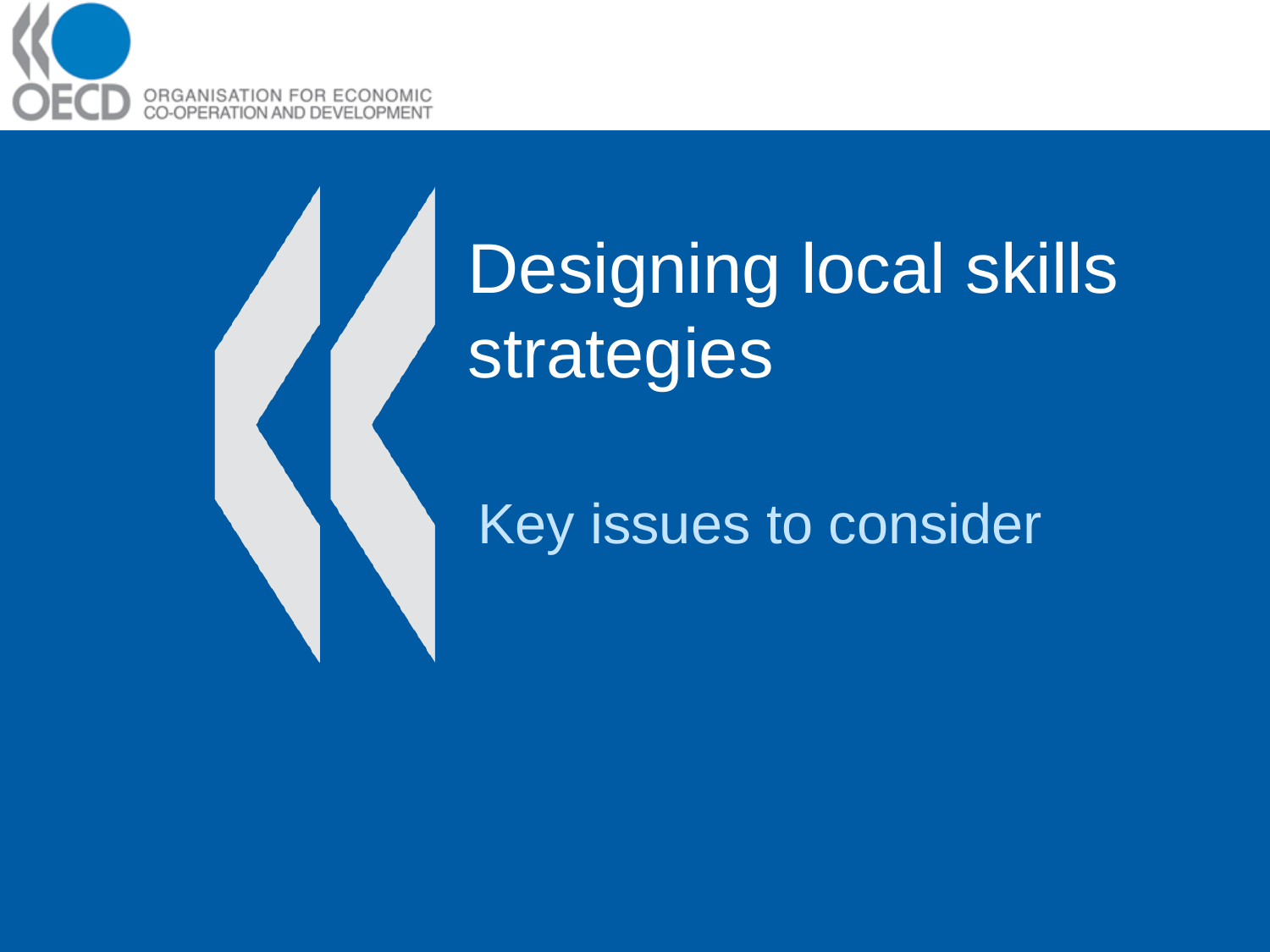

### Some context

"

- "Workforce development is economic development"
- By 2010, half new European jobs will require a tertiary education. In OECD, 84 % with tertiary education in work, 56 % without upper secondary.

*'Cities that succeed are those which offer proximity to something valuable. Historically, cities succeeded by offering proximity to a port, or a coal mine, or the government. Today, cities succeed by offering proximity to people and their ideas*." Glaeser (2005)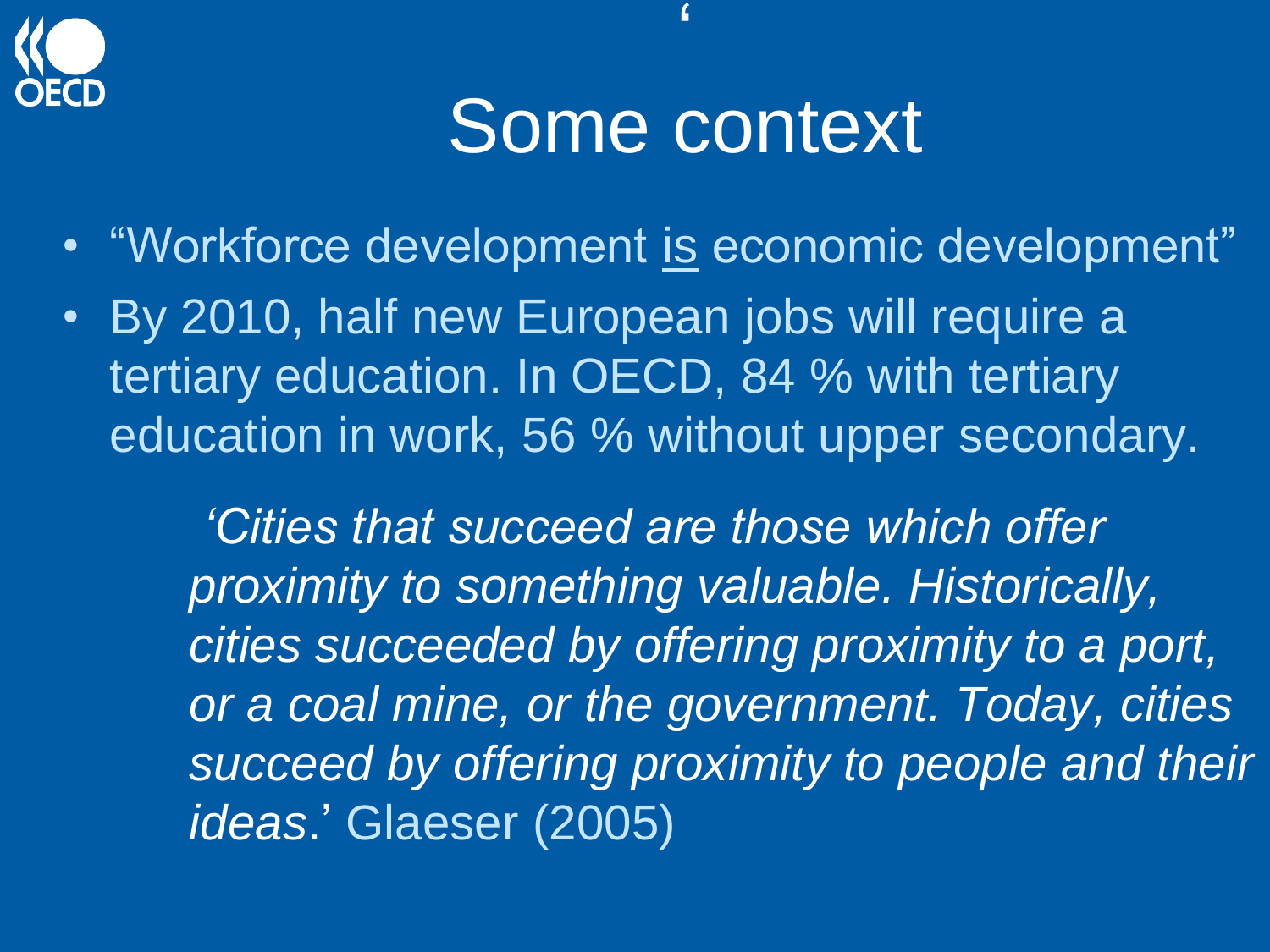

# The LEED Study

• 14 case studies:

– from Australia, Canada, China, Mexico, Portugal, Romania, Spain, Sweden, Ukraine, United Kingdom and the United States

- Special focus regions losing skills
- Developing guidance:

– Defining the problem/Balancing strategic objectives/Overcoming obstacles to implementation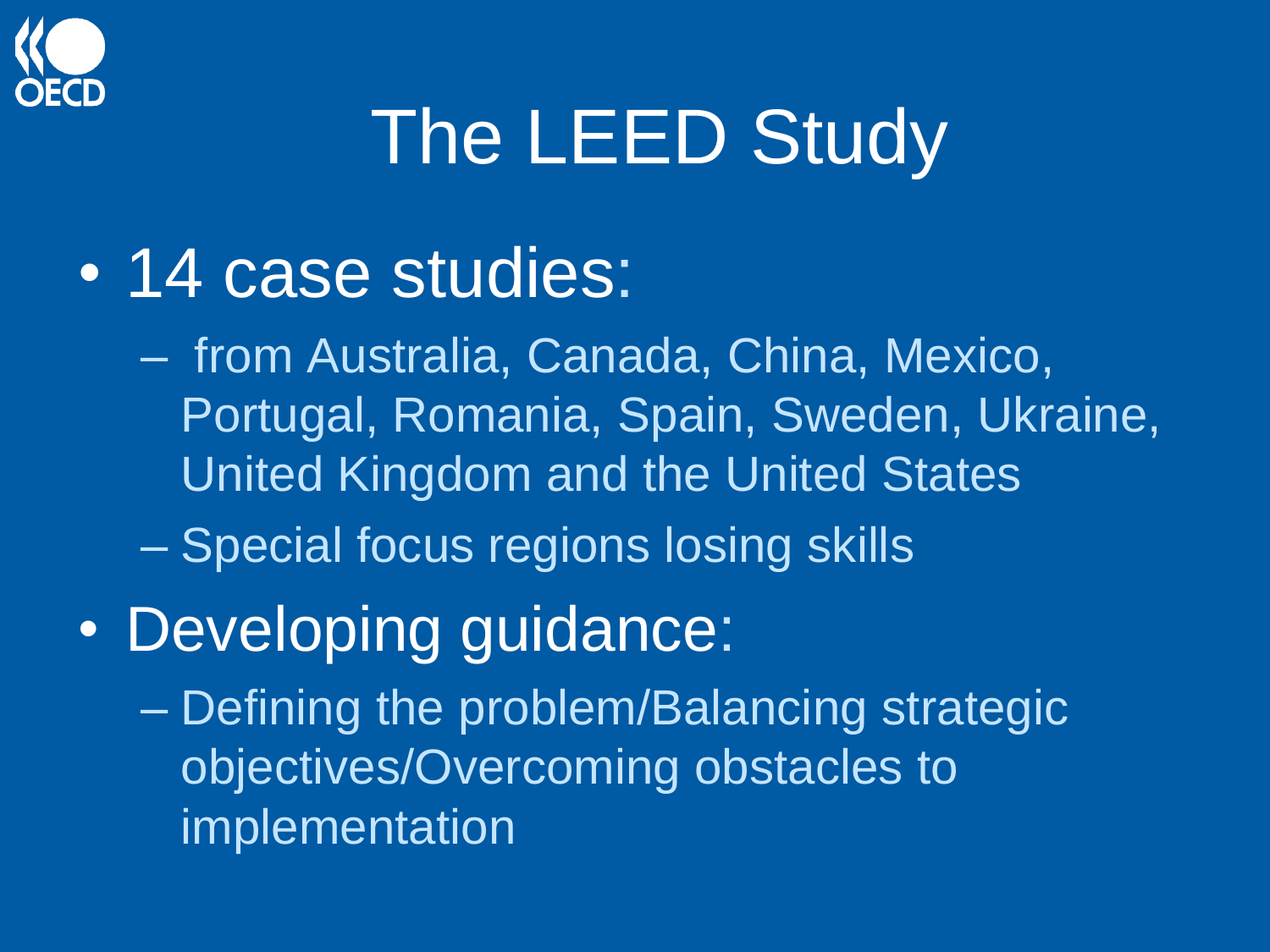

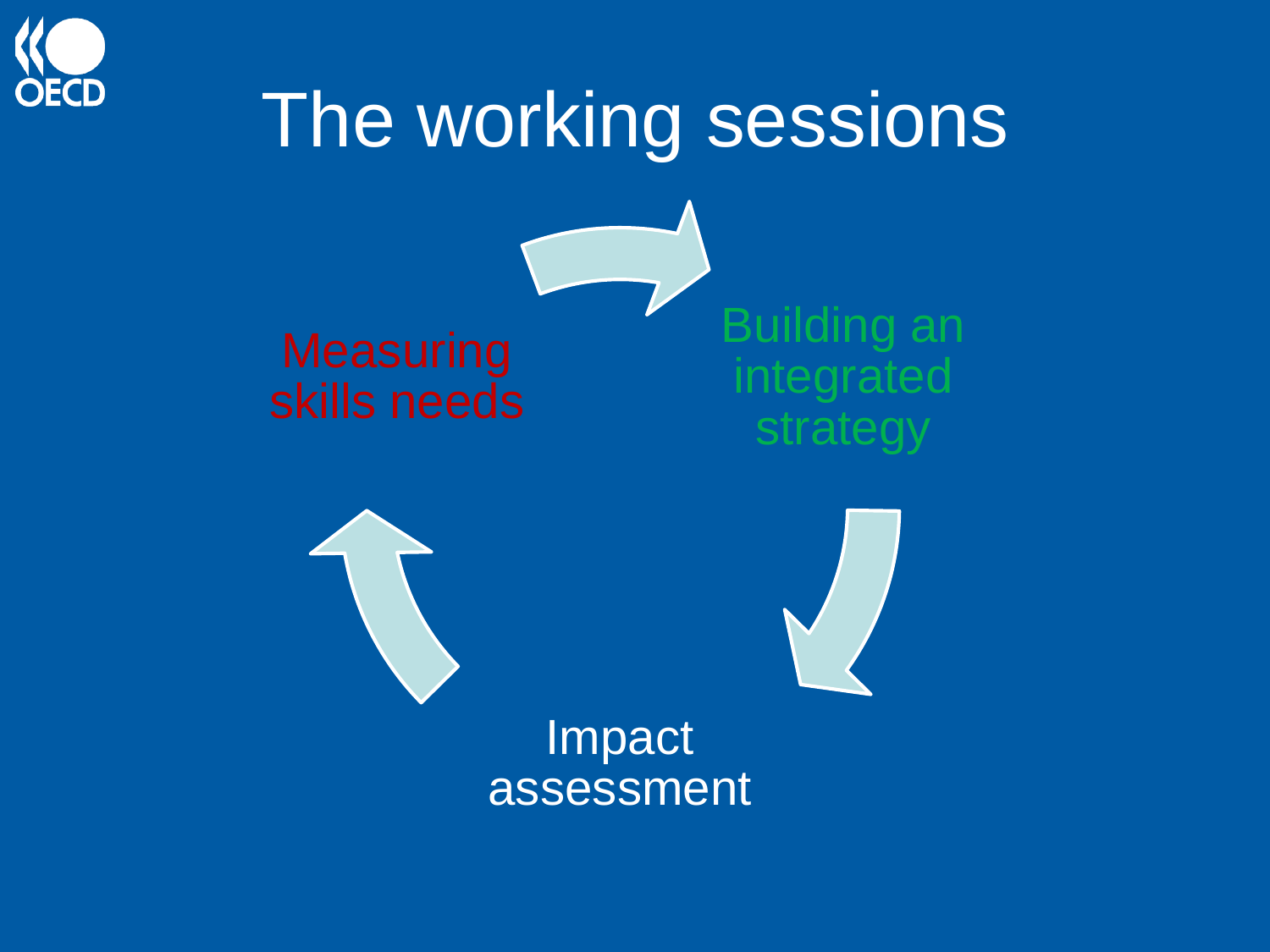

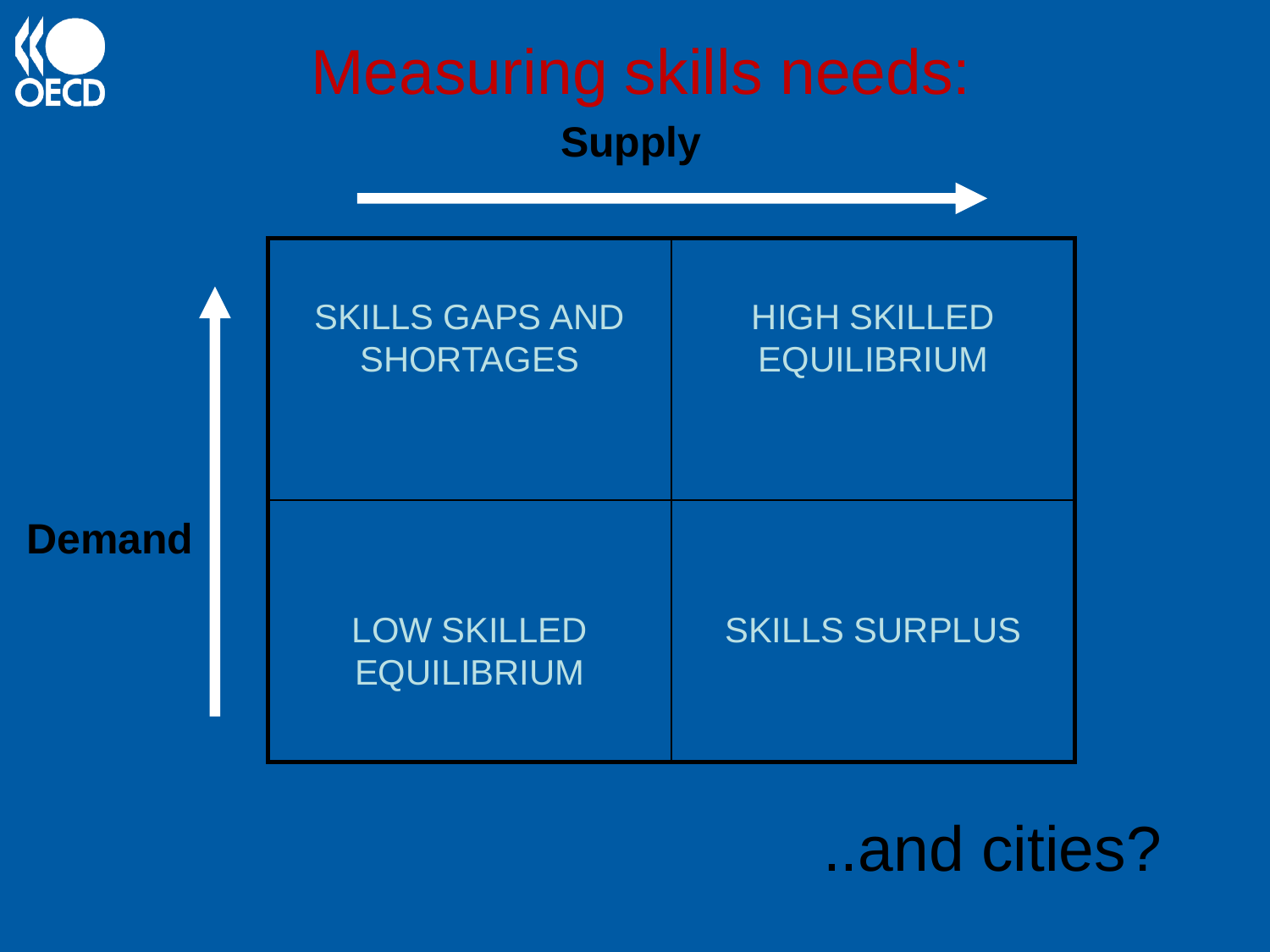

- What is the local knowledge base?
- What are the key sectors in my region? What is the likely impact of global trends on these sectors? Are there skills gaps?
- Are talented people coming to the region to work, or leaving to work elsewhere?
- Are there pockets of people not being absorbed into the local economy? Are low skills a problem?

..but data difficult to obtain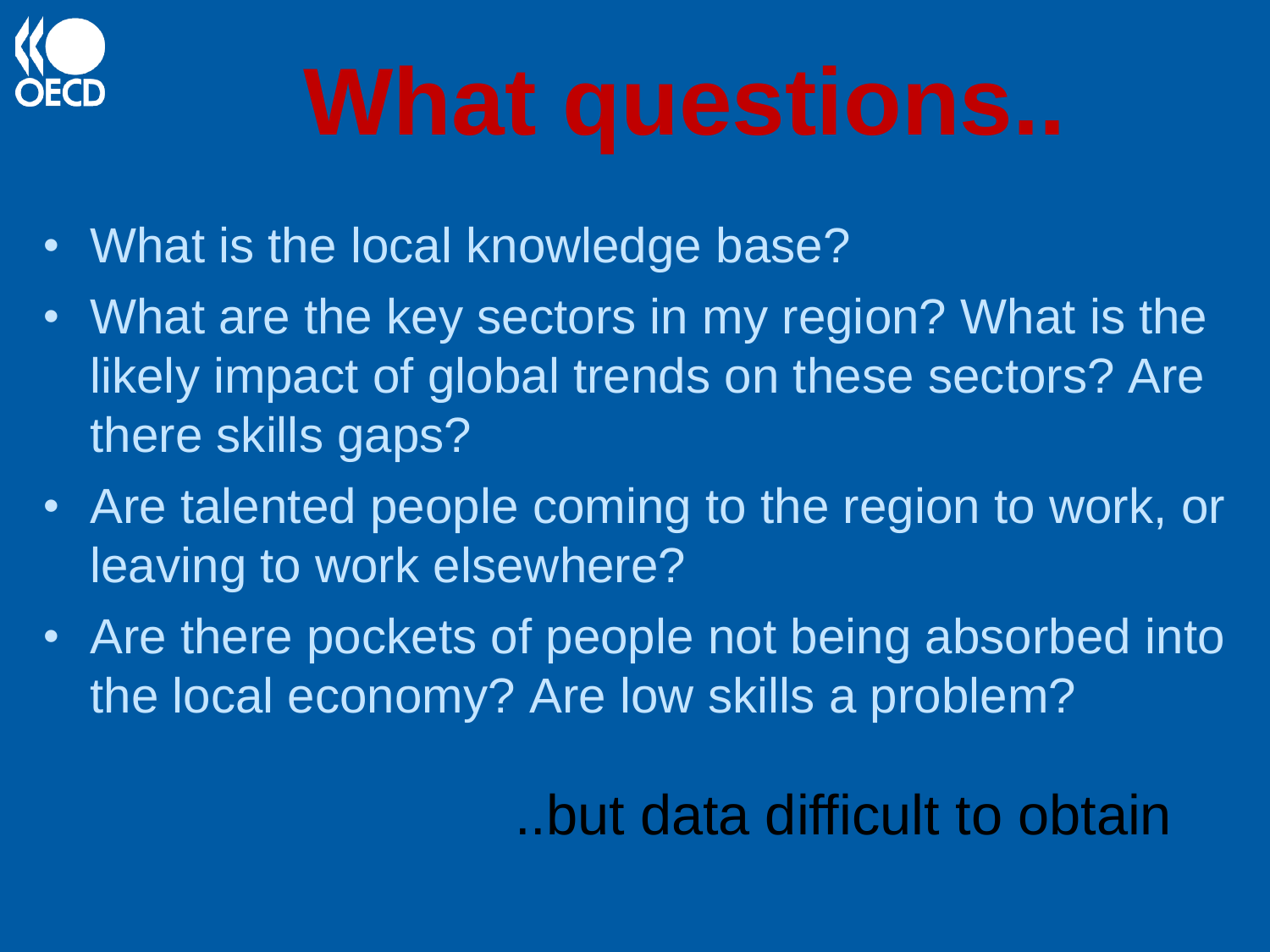

# Building an integrated strategy

Balancing strategic priorities

Making it work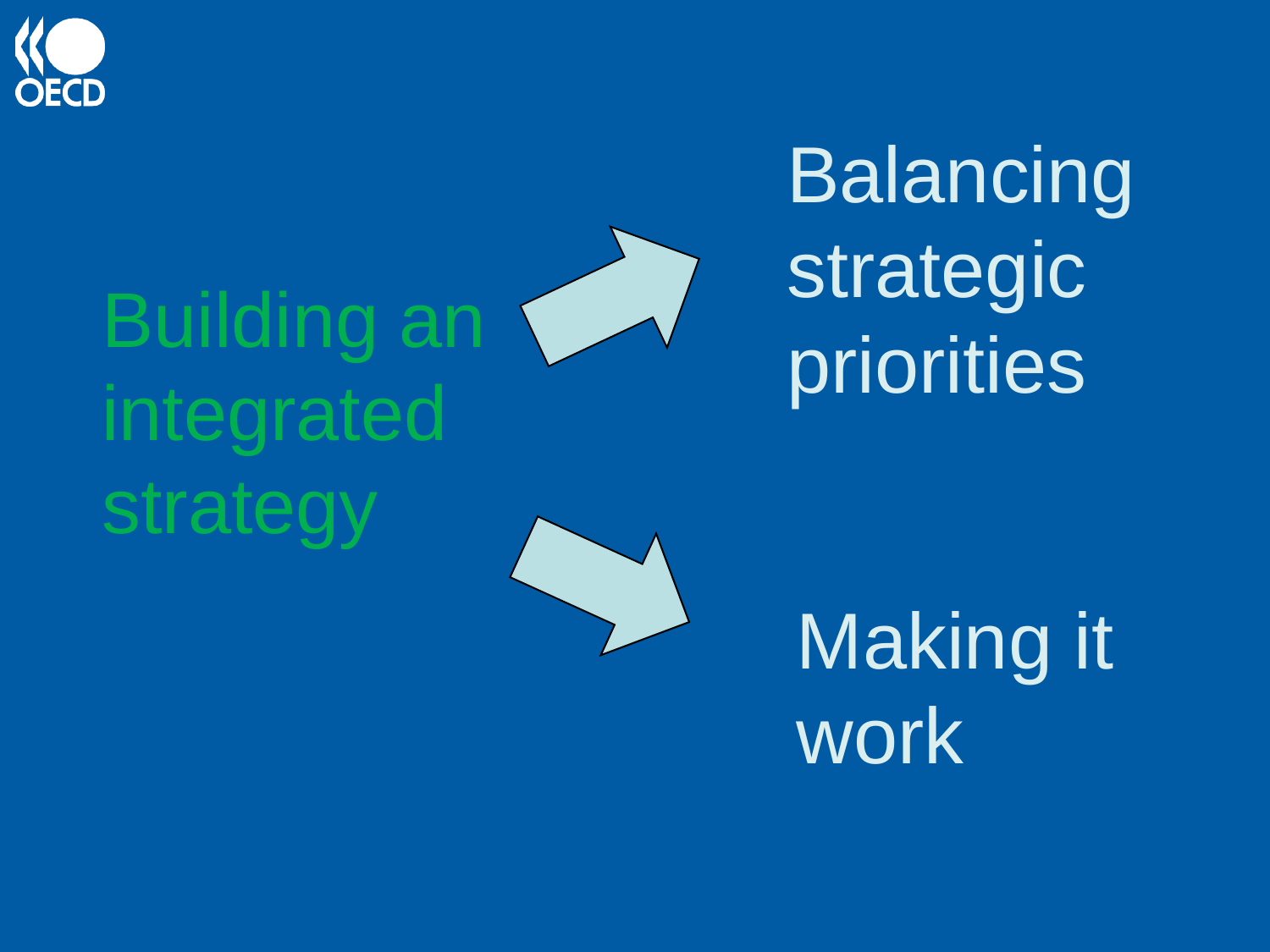

## Balancing strategic priorities

Attraction & retention



Integrated local skills strategies



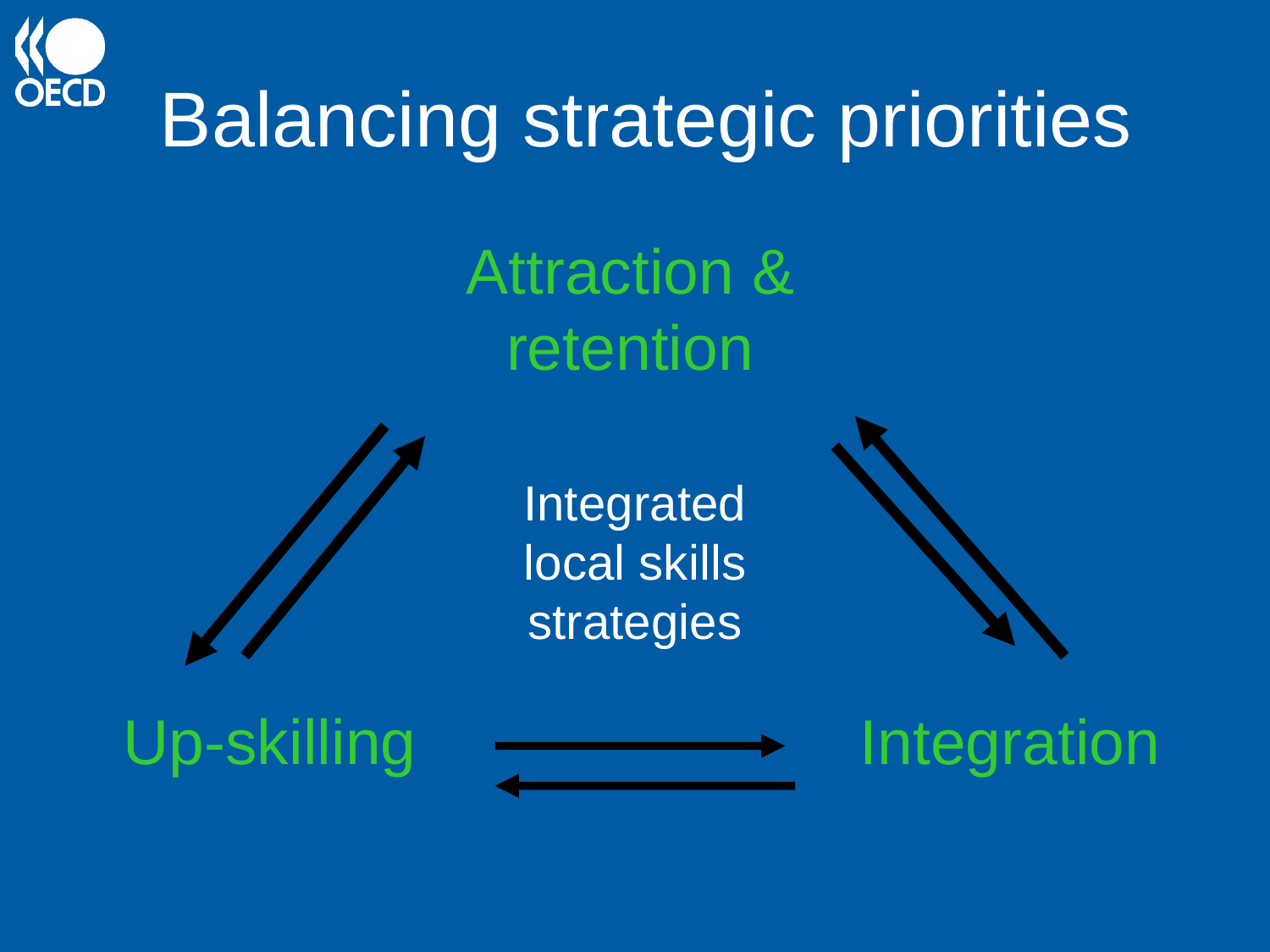

## Anticipating the future



- Future generations, bringing schools closer to business
- Planning for growth
- Flexible specialisation and generic skills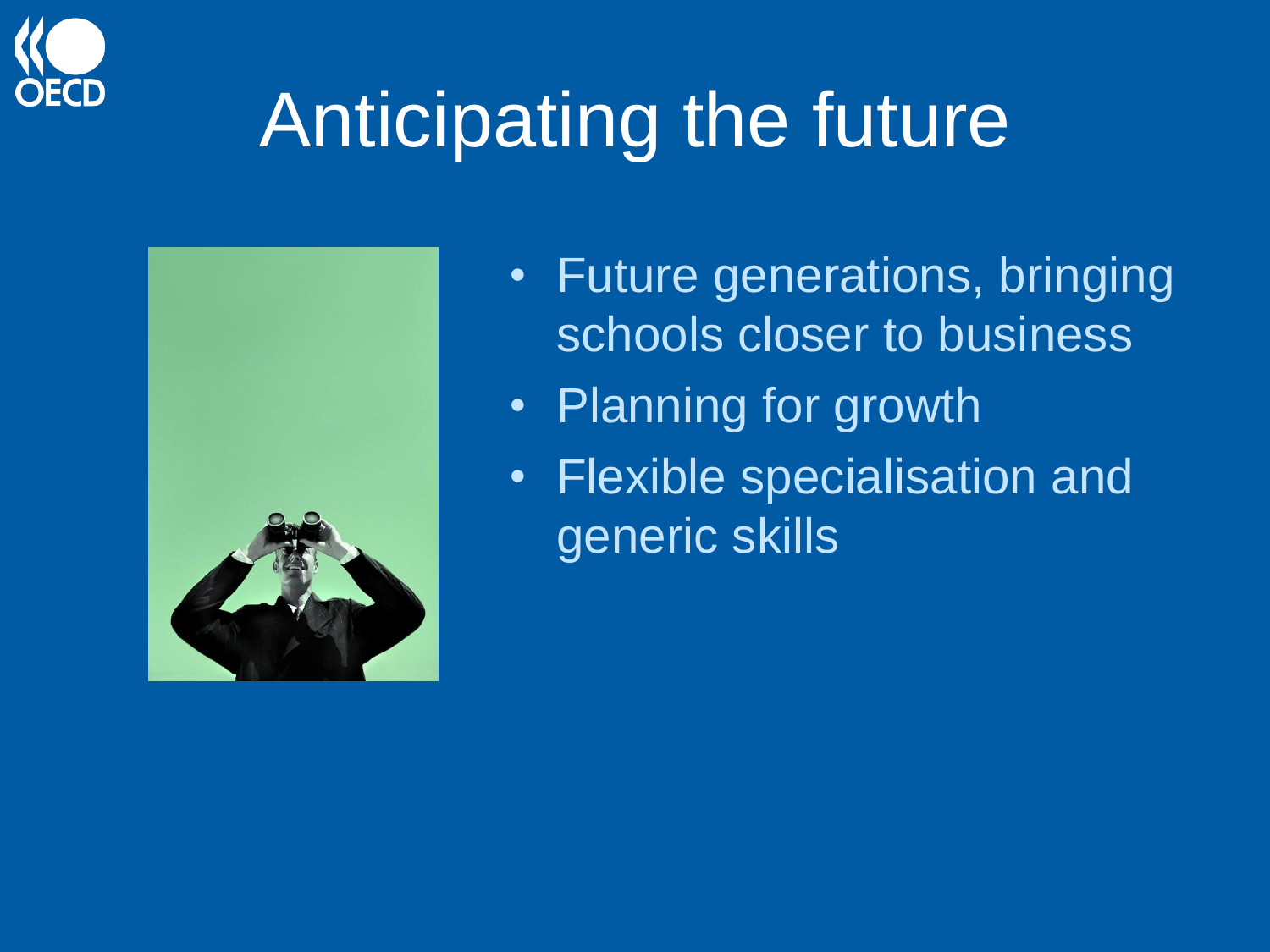

1) Improving productivity 2) Technological change and innovation 3) Developing careers



1) Attracting talent 2) Integration 3) Up-skilling low qualified workers 4) Preparing for the future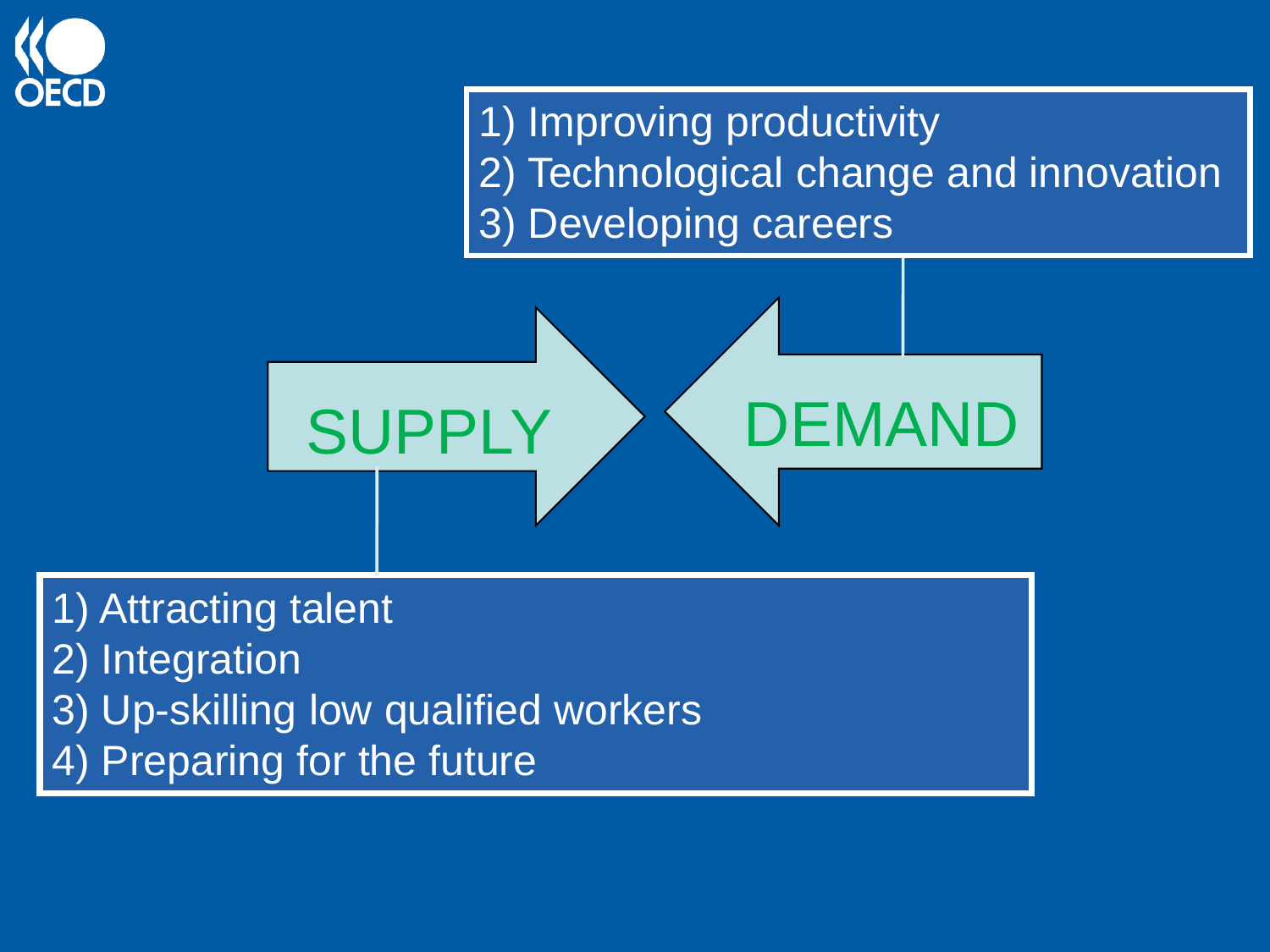

# Making it work

• Joining up disparate services



- Multi level governance • Balancing resources
- Clear priorities and allocation of tasks